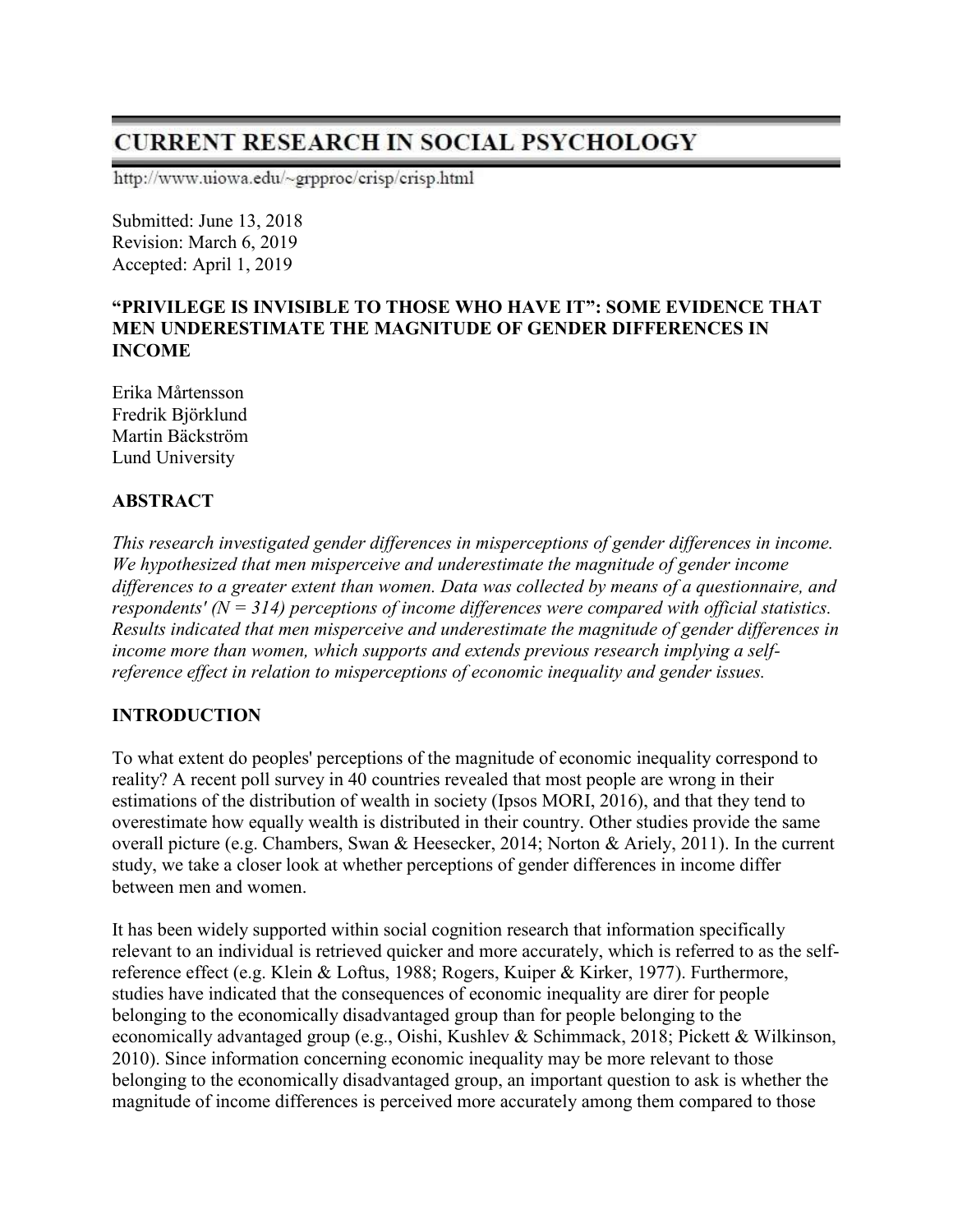belonging to the advantaged group. Only a few studies have approached this question, specifically by comparing how misperceptions of economic inequality differs between those with higher vs. lower income (Xu & Garand, 2010) and between Whites and Blacks in America (Kaplowitz, Fisher & Broman, 2003). What these studies have in common is that they show that those belonging to the economically advantaged group (i.e., high income earners and Whites) are less accurate in their estimations of the magnitude of differences between themselves and the economically disadvantaged group (i.e., low income earners and Blacks). As regards the selfreference effect, Xu and Garand's (2010) results indicated that in states with higher degree of income inequality, people with lower income are more accurate in their estimations because they are more exposed to contexts reflecting economic inequality in their daily lives, which in turn make them more susceptible to information about economic inequality. Similarly, Kaplowitz et al.'s (2003) results revealed that Whites underestimate the magnitude of economic differences between Blacks and Whites to a greater extent than Blacks. This suggests that salience of income inequality and personal experience of belonging to an economically discriminated group is associated with greater accuracy and lower levels of underestimation of the magnitude of the kind of economic discrimination one is being subject to.

Based on the findings of Kaplowitz et al. (2003) and Xu and Garand (2010) it is reasonable to assume that people who belong to an economically advantaged group misperceive and underestimate the magnitude of income differences between themselves and the economically disadvantaged counterpart to a greater extent than the economically disadvantaged group. However, besides differences between high- and low income earners (Xu & Garand, 2010) and Blacks and Whites (Kaplowitz et al., 2003), no studies have yet examined how misperceptions of income inequality differs between other kinds of economically differentiated groups, such as men and women. Considering that income differences between men and women persist all over the world (OECD, 2017), we aim to investigate whether the relationship between belonging to the economically advantaged group and misperceptions of economic inequality that is implied in previous studies can be applied to the relationship between gender and misperceptions of gender differences in income. Thus, by examining gender differences in the magnitude of misperceptions of income differences, this study aims to contribute to the somewhat scant research that has been conducted in the area so far. Specifically, we propose that men misperceive and underestimate income inequality between men and women to a greater extent than women.

## **METHOD**

#### **Participants**

A total of 314 individuals participated in the study. Six participants were omitted from the sample for the following reasons; one participant was omitted from the data analysis because he was under the age of 18 and three participants were omitted because they did not report their estimations of income differences between men and women. Because we operationalized gender as a dichotomous variable in the current study, the two participants who did not identify as either female or male were also omitted from the data analysis. The remaining sample consisted of 51%  $(n = 156)$  women and 49%  $(n = 152)$  men. The age of the participants varied from 18 to 80 years  $(M = 31, SD = 12)$ .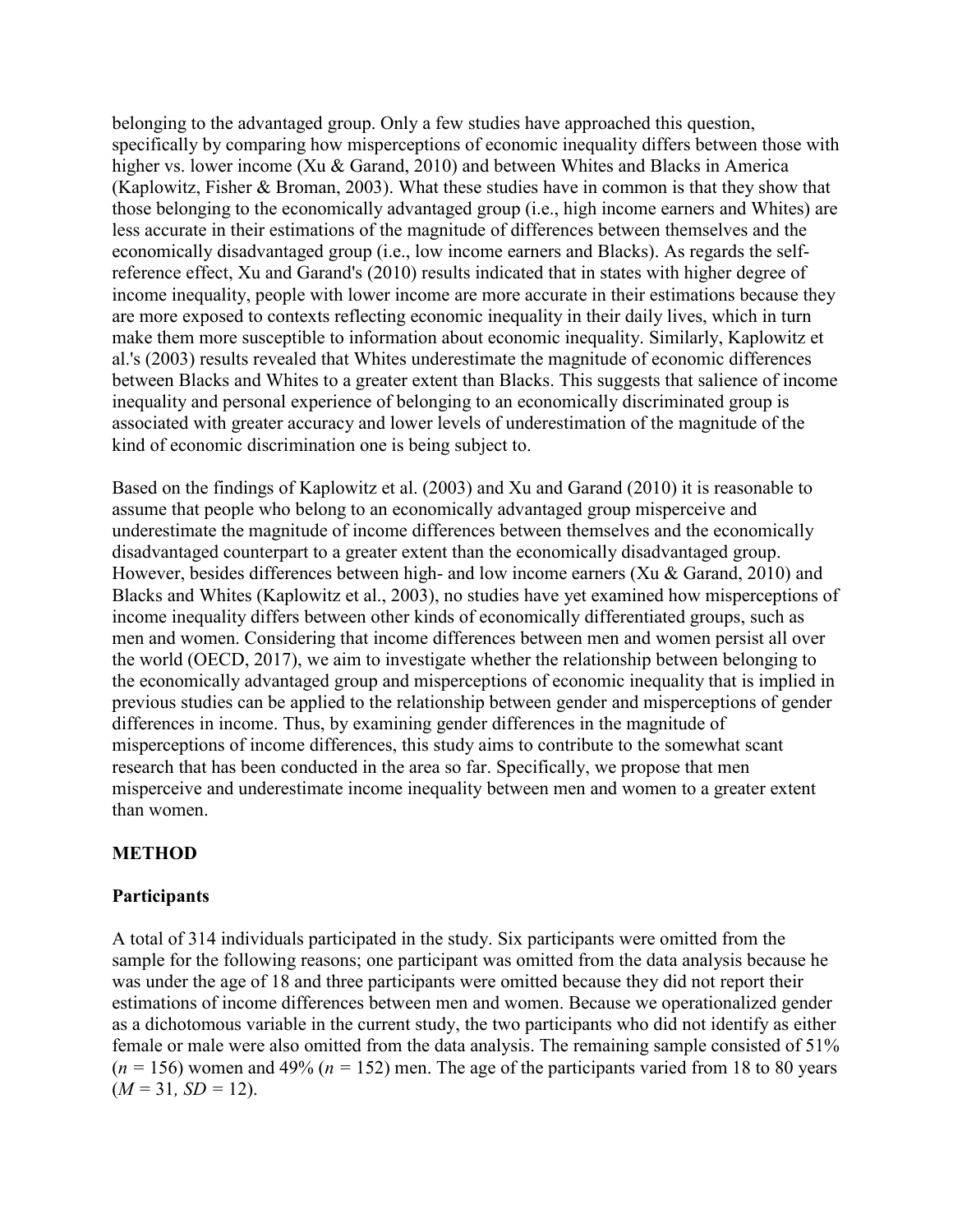#### **Materials**

Using a cross-sectional design approach, variables were measured by having participants indicate their responses in a questionnaire. Gender was measured using an open-ended question asking participants to indicate their gender. Those who did not identify as either male or female were omitted from subsequent data analyses, as being male or female was the main predictor in the present study. Identifying oneself as male was coded as *0* and identifying oneself as female was coded as *1.*

The dependent variable used to test the first hypothesis was the degree of absolute deviance in estimation of income differences between men and women. The dependent variable used to test the second hypothesis was the degree of underestimation of income differences between men and women. Both dependent variables were based on a special computation of a deviance variable, which was based on a measurement constructed specifically for the present study.

*The Deviance Variable*. The deviance score was calculated by subtracting participants' estimations of the magnitude of income differences between the genders with the objective magnitude of these gender differences. The objective data that estimation scores were compared to in order to create the deviance score were retrieved from Statistics Sweden's (SCB, 2017) report on income differences. The item measuring estimation of gender differences in income was "What do you think the average monthly income was for the following groups in Sweden in 2015?" and the participants could indicate their estimations for the groups "men" and "women" in the response. The definition of income was explained to the participants as "the sum of all taxable and non-taxable income, including capital gain/loss, minus tax", which was the same definition of income as in Statistics Sweden's (SCB, 2017) report on income differences. The magnitude of income differences between men and women was operationalized as the natural logarithm of the income ratio between men and women. The income ratio, in turn, was calculated by dividing the average monthly income of men by the average monthly income of women. Thus, the deviance score was computed by subtracting the natural logarithm of the estimated income ratio with the natural logarithm of the actual income ratio. Hence, a deviance score of *0*  implied a correct estimation of income differences, whereas a deviance score of >*0* implied an overestimation of income differences and a deviance score of <*0* implied an underestimation of income differences.

The natural logarithms of the ratios were used instead of raw ratio estimation scores because it has been found to be an appropriate method when measuring income differences (Becker, 1975; Jasso, 1980; Jasso & Wegener, 1997; Kelley & Evans, 1993; Verwiebe & Wegener, 2000; Willis et al., 2015). The reason for this is that it takes into account that the differences in income among rich people have a lower weight than differences among poor people. Further, income ratios were used as a measurement of estimation of income differences instead of absolute income estimations because it shifts focus from currency units to the relative income hierarchy (Castillo, 2011; Kelley & Zagorski, 2004).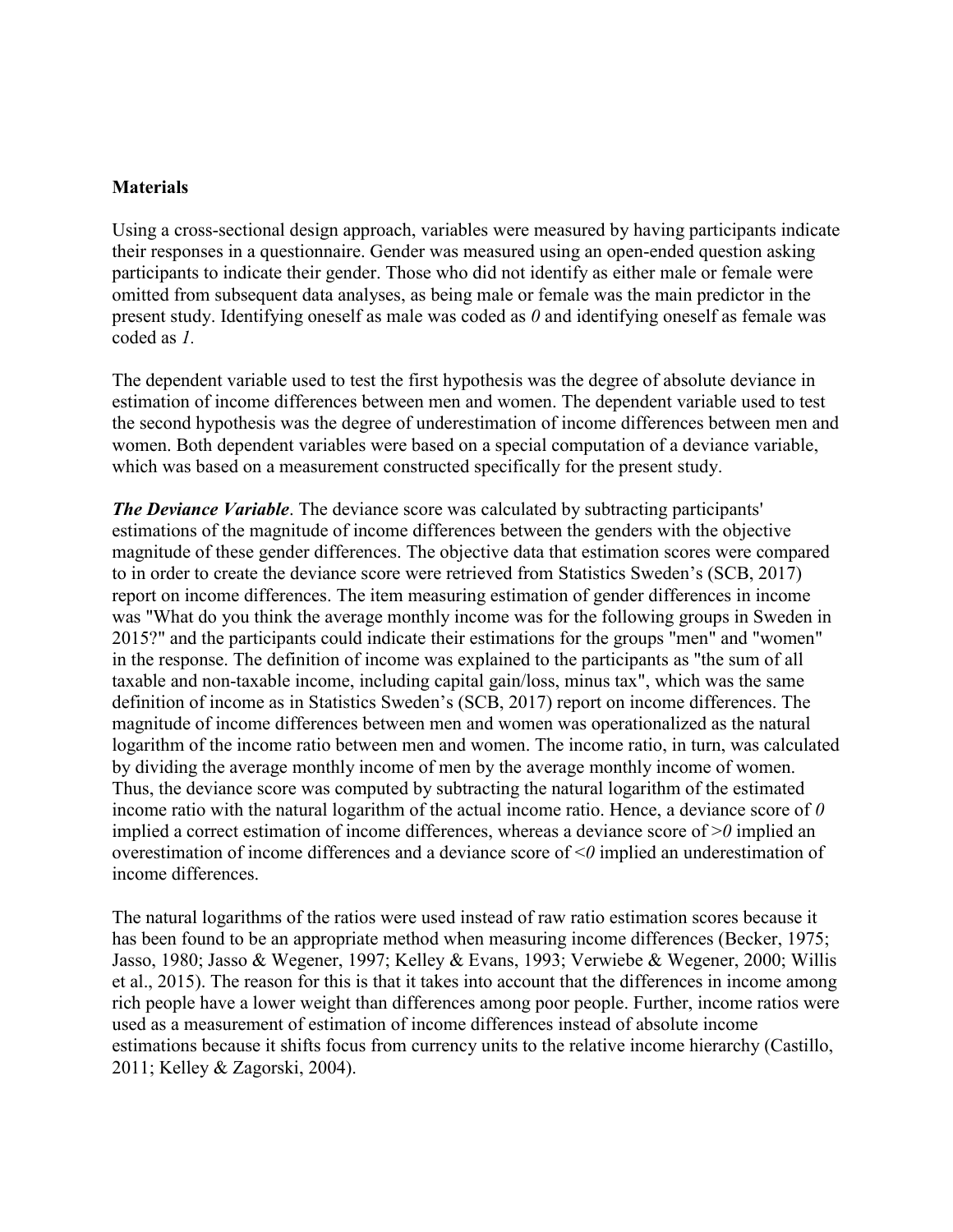*Absolute Deviance in Estimation of Income Differences***.** The degree to which participants' estimations of the magnitude of income differences between men and women deviated from the actual magnitude of income differences between men and women constituted their absolute deviance score. The absolute deviance score was computed by transforming the positive deviance score into a rank variable. This means that for those who overestimated the magnitude of income differences, the absolute deviance score was the same as their deviance score, which was then transformed into a rank variable. For those who underestimated income differences (i.e. had a negative deviance score), the absolute deviance score was computed by converting their deviance score into a positive value and then transforming it into a rank variable.

*Underestimation of Income Differences.* The degree to which participants underestimated the magnitude of income differences between men and women was measured by converting their negative deviance score into a positive score and then transforming it into a rank variable. Those who were correct in their estimations or overestimated income differences (i.e. having a deviance score *>= 0*) had an underestimation score of *0.* 

## **Procedure and Ethics**

Participants were recruited via online forums and on various campus sites of Lund University and Malmö University in Sweden. Those recruited via online forums filled out a web based questionnaire and those recruited at campus sites filled out a paper-and-pencil questionnaire. The contents of the web based and paper-and-pencil questionnaires were identical. The study was conducted in accordance with the rules and regulations concerning ethical conduct within psychological research put forth by the American Psychological Association. Prior to their participation in the study, all respondents provided informed consent. All participants were guaranteed anonymity, confidentiality and the possibility to withdraw at any time.

## **RESULTS**

The aim of the present study was to examine the association between gender and misperceptions of the magnitude of income differences between men and women. Specifically, our hypotheses were that a) compared to women, men are less accurate in their estimations of the magnitude of income differences between men and women, and b) compared to women, men underestimate the magnitude of income differences between men and women to a greater extent. Two independent samples t-tests were conducted to test the hypotheses. In the analysis testing the first hypothesis, the dependent variable was absolute deviance in estimation of the magnitude of income differences between men and women. In the analysis testing the second hypothesis the dependent variable was underestimation of the magnitude of income differences between men and women.

## **Deviance in Estimation of Income Differences Between Men and Women**

The results of the first independent-samples t-test indicated that compared to women (*M =*  132.56*, SD* = 90.72), men ( $M = 177.02$ ,  $SD = 81.61$ ) reported significantly higher absolute deviance in estimation of income differences between men and women,  $t(306) = 4.52$ ,  $p < .001$ .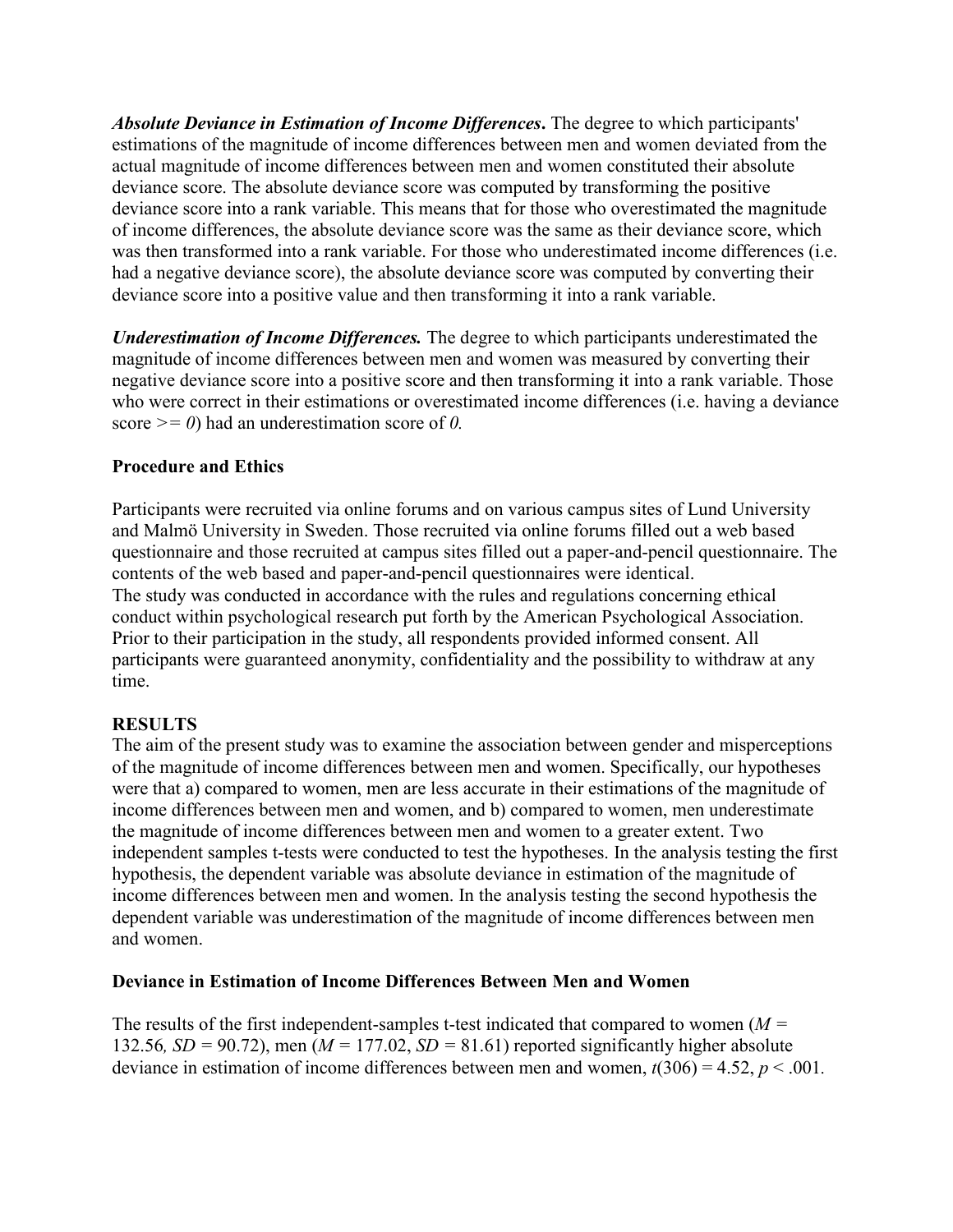Thus, the hypothesis that men are less accurate in their estimations of the magnitude of income differences was supported.

# **Underestimation of Income Differences Between Men and Women**

In support of our second hypothesis, the results of the second independent samples t-test revealed that compared to women ( $M = 116.45$ ,  $SD = 95.12$ ), men ( $M = 181.52$ ,  $SD = 88.64$ ) underestimated income differences significantly more,  $t(306) = 6.21$ ,  $p < .001$ . Women's and men's estimations as well as the actual magnitudes can be seen in Table 1.

Table 1.

*Means of women's and men's estimations of women's and men's income, compared with actual figures.*

|                                                 | Women's income | Men's income | Ratio |
|-------------------------------------------------|----------------|--------------|-------|
| Women's estimations                             | 25,460         | 31,829       | 1.25  |
| Men's estimations                               | 24,467         | 28,252       |       |
| Actual                                          | 19,217         | 24.741       | 1.29  |
| <i>Note</i> . Income is indicated as SEK/month. |                |              |       |

# **DISCUSSION**

The present study investigated whether men misperceive and underestimate the magnitude of income differences between men and women to a greater extent than women do. The results revealed that men were less accurate in estimating the magnitude of income differences, and that they underestimated the magnitude of income differences to a greater extent too. This lends support to previous studies indicating that belonging to an economically disadvantaged group is associated with higher accuracy in estimations of the magnitude of differences between themselves and the advantaged group (i.e., Kaplowitz et al., 2003), especially when income inequality is salient (Xu & Garand, 2010), and that belonging to the advantaged group is related to underestimation of differences between themselves and the disadvantaged group (i.e., Kaplowitz et al., 2003). The results extend previous research as they provide new knowledge about the relationship between gender and misperceptions of income differences, specifically.

Previous research on differences in misperceptions of economic inequality implies that belonging to the advantaged group is associated with underestimating the magnitude of income differences, perhaps due to a lack of experience of being economically disadvantaged. The present results too may be interpreted in terms of women being more accurate due to a selfreference effect (Klein & Loftus, 1988; Rogers, Kuiper & Kirker, 1977). Personal experiences of being disadvantaged may have provided women with more self-referent information to rely on when estimating income differences, and thus to retrieve such information more accurately.

On a more speculative account, considering income differences as an expression of sexism, the finding that men are less accurate in their estimations of economic inequality is also in line with Goh et al. (2017), who showed that men are less accurate in their perceptions of sexist behavior against women. They attributed these findings to the larger adaptive function that accurate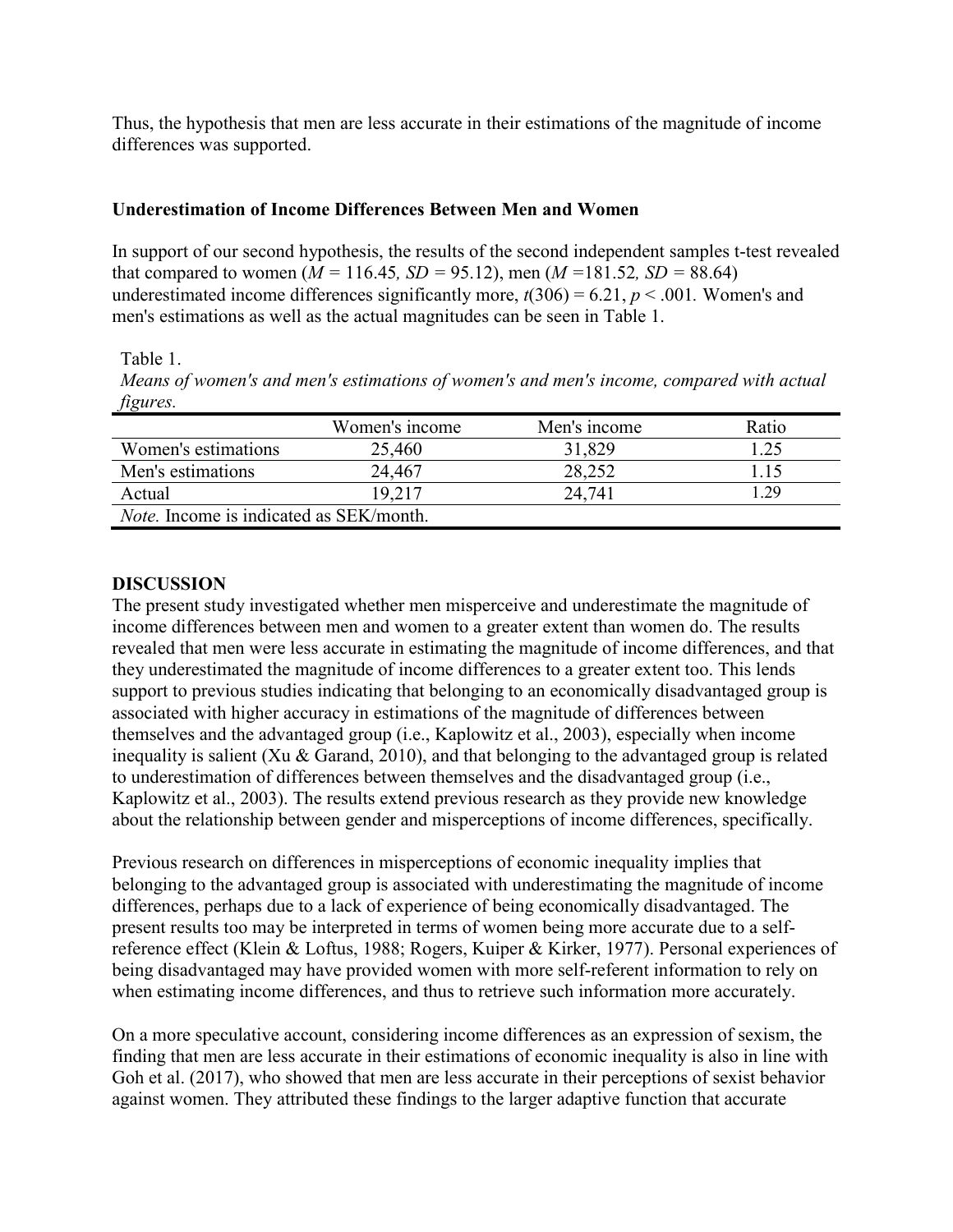perceptions of sexism may have for women, since it is more important for them to be able to defend themselves against it. Considering that men generally have more power and status than women, they have less to gain from having accurate perceptions of sexism against women.

Regarding our results on gender differences in underestimation of income differences, it is conceivable that men rely more on cognitive heuristics when making their estimations, in lieu of self-referent information, and therefore underestimate the differences more than women. Relatedly, a study by Eriksson and Simpson (2012) showed that peoples' general tendency to underestimate the magnitude of economic differences can be explained by an anchoring bias; that is, people tend to anchor their estimations on an equal distribution, which may be particularly likely when there is no self-referent information to rely on.

#### **Limitations and directions for future studies**

The main limitation of the current study is that we did not test whether the relationship between gender and misperceptions of income differences is mediated by a self-reference effect. We encourage that this potentially influencing factor is included in future studies, which could be done in a number of ways. Firstly, whether women are more accurate in their estimations of income differences because they belong to the relatively disadvantaged group and therefore have more self-referent information about economic inequality, could be investigated by testing the mediating effect of gender identification on the relationship between gender and estimations of income differences between men and women.

Secondly, future studies may test the proposed mediating effect of relying on self-referent information by including measures of susceptibility to information about income differences. For instance, participants could indicate the extent to which they receive information about income differences between men and women in the contexts of their daily life by means of items such as "how often are you reminded of income differences between men and women?" and "how often do you talk to others about income differences between men and women?". Based on Xu and Garand (2010) it can be assumed that women would have higher scores on this measure and that it would have a mediating effect on the relationship between gender and misperceptions of income differences.

Regarding cognitive biases as potentially mediating the association between gender and estimations of income differences, future studies could test whether men are more influenced by cognitive biases when making their estimations by including items such as "How much effort did you put into making accurate estimations?". The effect of cognitive biases could also be tested experimentally by forcing participants to report their estimations as accurately as possible in an experimental condition (e.g. by letting them know that if they are too inaccurate they will have to perform the task once again) and compare them with estimations in a control condition where participants are not forced to make as accurate estimations as possible.

Another limitation of the current study regards the possibilities to generalize our finding that men misperceive and underestimate the magnitude of gender differences in income more than women; the study should be replicated in other cultural settings. Notably, as suggested by Xu & Garand (2010) researchers should be aware of potential cultural differences in misperceptions of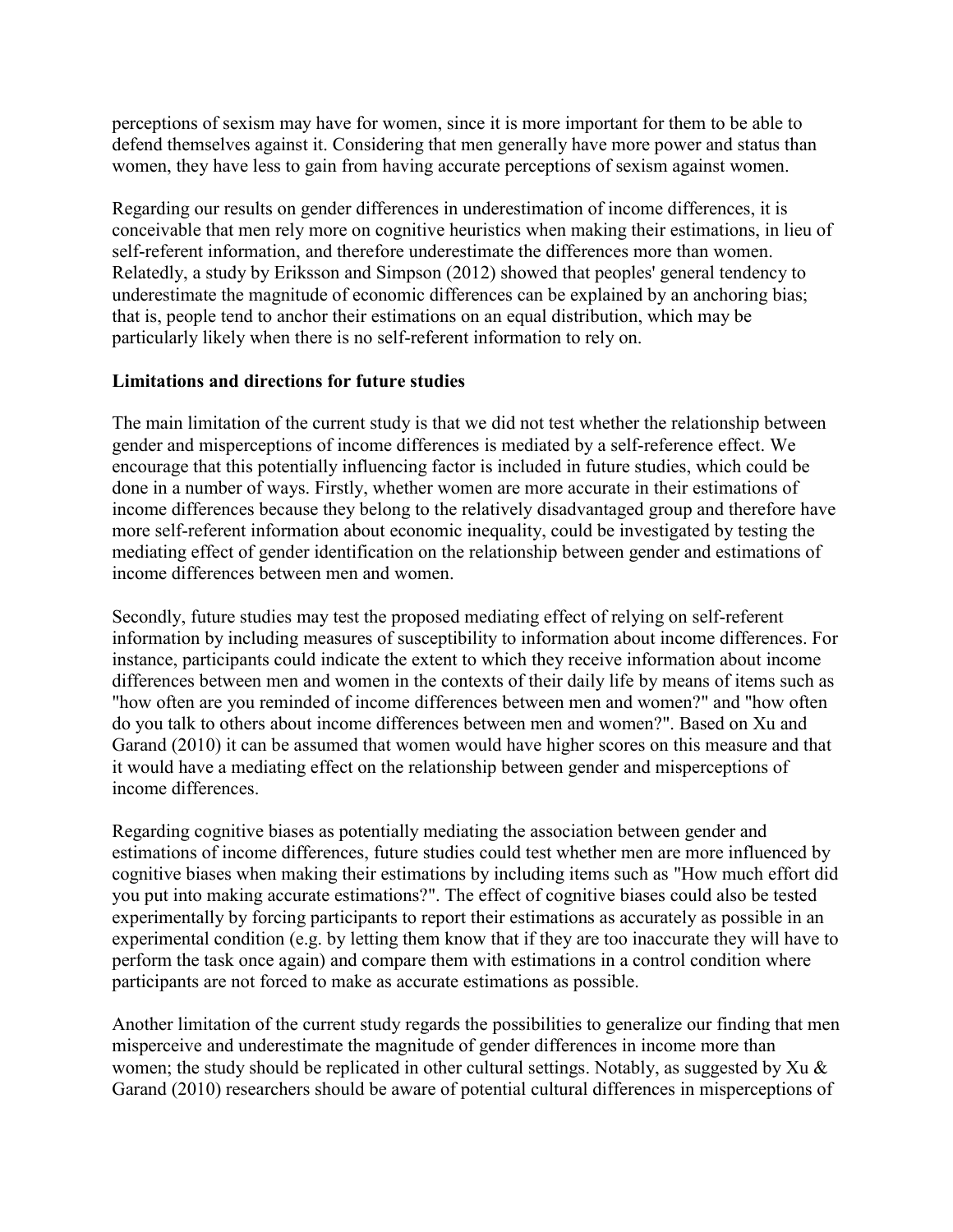the magnitude of economic inequality depending on the salience of economic inequality in those cultures. Crucially, in order to make the more general claim that economically advantaged people misperceive and underestimate income differences between themselves and the economically disadvantaged to a greater extent, the results would need to be replicated in other populations than the one investigated here (men vs. women). We therefore encourage other researchers to replicate our study in other cultures and social groups, such that we eventually get a better general picture of how invisible privilege is to those who have it.

# **Conclusion**

It appears that men are more detached from the reality of income differences between men and women and tend to underestimate their magnitude to a greater extent than women. Rising economic disparity has been rated as the single most important trend in determining global developments over the next 10 years (World Economic Forum, 2017) and research has shown that it is *perceived* economic inequality, rather than *actual* economic inequality, that predicts interclass conflicts, support for economic redistribution, electoral outcomes, voting behavior and public policy outputs (Gimpelson & Treisman, 2018; Jacoby, 2010). An incorrect picture of the magnitude of differences in income between men and women may potentially lead to the support of policies that one would not endorse otherwise. More knowledge of how and why people misperceive the magnitude of income differences is therefore not only of great scientific value, but also practical, and we encourage future research endeavors on how to decrease the mismatch between perception and reality.

# **REFERENCES**

Chambers, J. R., Swan, L. K., & Heesacker, M. (2014). Better off than we know: Distorted perceptions of incomes and income inequality in America. *Psychological Science, 25*(2), 613- 618. doi:10.1177/0956797613504965

Eriksson, K., & Simpson, B. (2012). What do Americans know about inequality? It depends on how you ask them. *Judgment and Decision Making, 7*(6), 741-745.

Gimpelson, V., & Treisman, D. (2018). Misperceiving inequality. *Economics & Politics, 30*(1), 27-54. doi:10.1111/ecpo.12103

Goh, J. X., Rad, A., & Hall, J. A. (2017). Bias and accuracy in judging sexism in mixed-gender social interactions. *Group Processes & Intergroup Relations, 20*(6), 850-866. doi:10.1177/1368430216638530

Ipsos MORI (2016). Perceptions are not reality: what the world gets wrong. Retrieved from <https://www.ipsos.com/ipsos-mori/en-uk/perceptions-are-not-reality-what-world-gets-wrong> accessed online April 4, 2018.

Jacoby, W. G. (2010). Policy attitudes, ideology and voting behavior in the 2008 Election. *Electoral Studies, 29* (Special Symposium: The 2008 U.S. Presidential Election), 557-568. doi:10.1016/j.electstud.2010.04.003